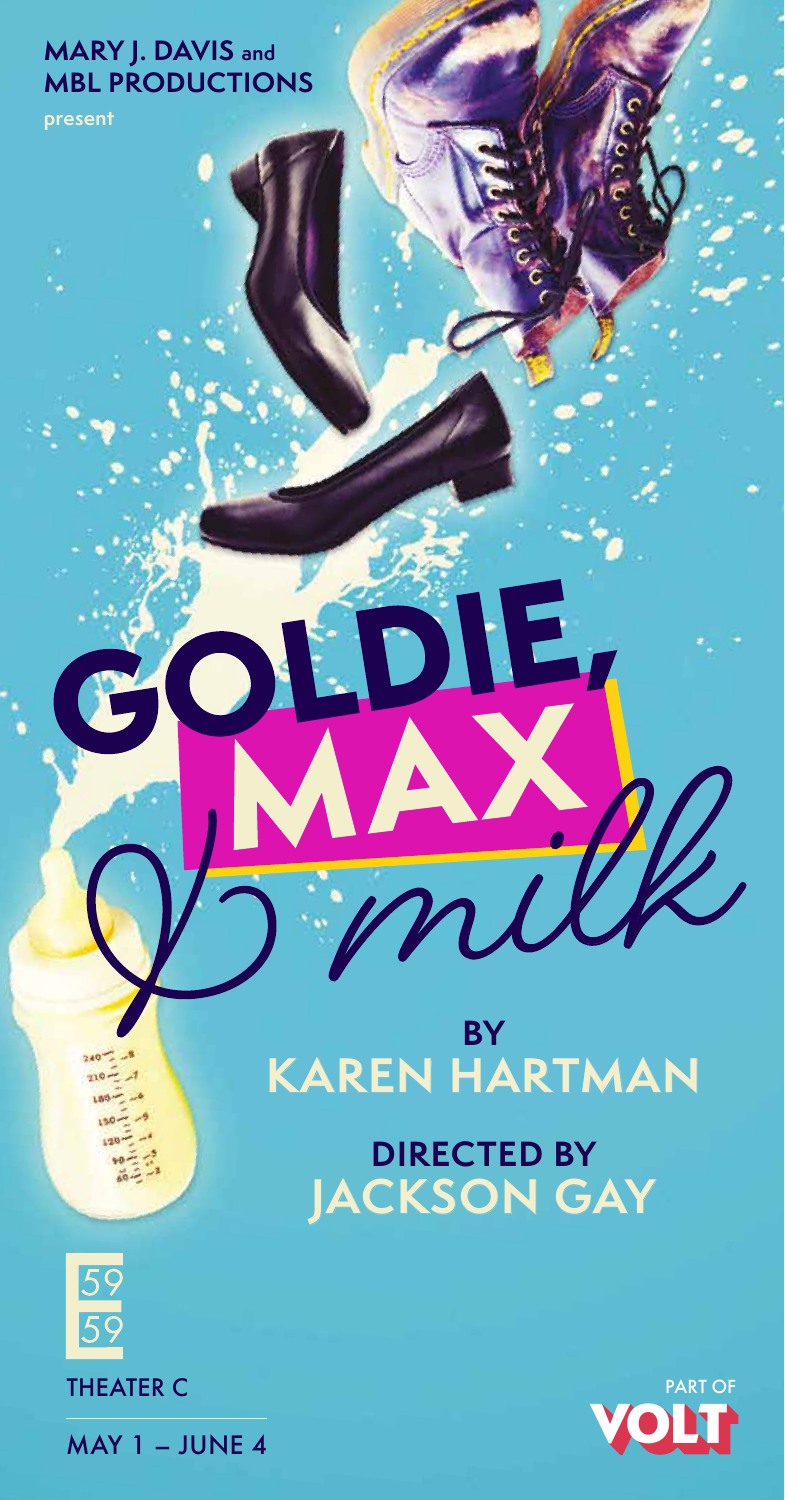

# By **KAREN HARTMAN** Directed by **JACKSON GAY**<sup>ß</sup>

#### **CAST IN ORDER OF APPEARANCE**

#### **CREATIVE TEAM**

#### **PRODUCTION TEAM**

#### Time and Place: 2009, Brooklyn

#### Run time: 1 hour, 40 minutes, including one 10-minute intermission

*Goldie, Max & Milk* was developed with support from The Playwrights' Center Core Writer Program, Minneapolis, MN.

*Goldie, Max & Milk* premiered at Florida Stage Company and the Phoenix Theater, and was selected for a National New Play Network Rolling World Premiere.

*Goldie, Max & Milk* was nominated for the American Theater Critics Steinberg Award for best regional play in America, and a Carbonell Award for the best new play in Florida.





2) C ß The Director is a member of the

\* Member of Actors' Equity Association, the Union of Professional Actors and Stage Managers in the United States.

† Member of United Scenic Artists. Local USA 829 of the IATSE is the union representing scenic, costume, lighting, sound, and projection designers in Live Performance. Stage Directors and Choreographers Society, a national theatrical labor union.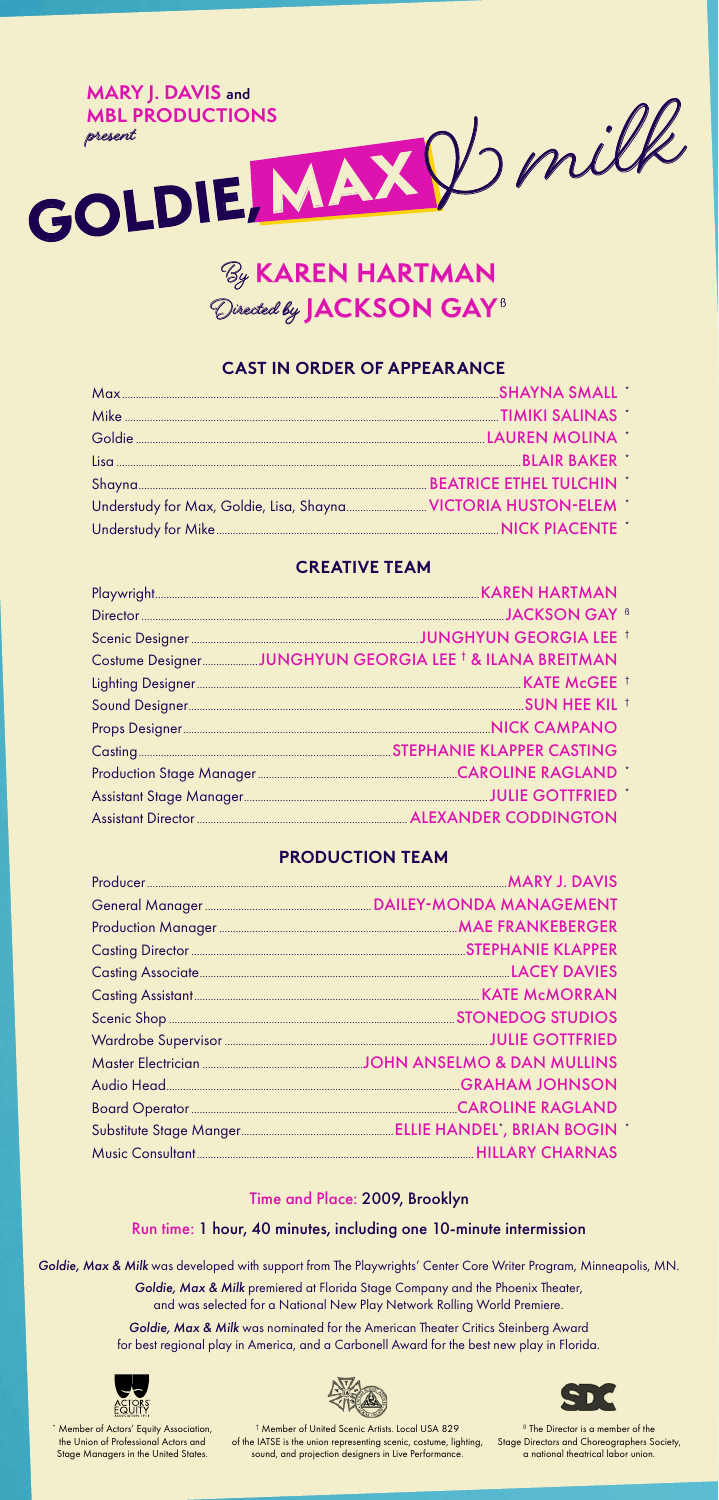**An unprecedented festival of three NYC premieres authored by one writer presented in all three spaces, simultaneously. For the inaugural Festival, we selected playwright Karen Hartman. We are thrilled to share her storytelling with you.**

# KAREN HARTMAN

*(Playwright)*



Hartman's work launches VOLT, an unprecedented festival of three Off Broadway premieres by a single author simultaneously. Earlier this year, Denver Theater Center presented the world premiere musical *Rattlesnake Kate*, book by Hartman, score by Neyla Pekarek. G*ood Faith: Four Chats about Race and the New Haven Fire Department*

**E LUCKY ST** 

**DOUGLAS DENOFF PRESENTS THE DIRECTORS COMPANY'S PRODUCTION OF**

**THEATER A / APRIL 26 - JUNE 12**

**GOLDIE, MAX & M** 

**MARY J. DAVIS AND MBL PRODUCTIONS PRESENT**

premiered at Yale Repertory Theater. *Roz and Ray* (McKnight Fellowship, Edgerton New Play Prize) premiered at Seattle Rep and Victory Gardens. New York credits include *Leah's Train* (NAATCO), *Gum* (WP Theater), and *Girl Under Grain* (Best Drama, NY Fringe). Hartman is developing *Project Dawn* (People's Light, NNPN Rolling World Premiere) for Population Media Center as a television series. *Alice Bliss* (book: Hartman, music: Jenny Giering, lyrics: Adam Gwon, based on Laura Harrington's novel) won the 2019 Weston-Ghostlight New Musical Award. Her prose has appeared in the *New York Times* and the *Washington Post*. A recent Guggenheim Fellow and former Fulbright Scholar, Hodder Fellow, and New Dramatist, Hartman lives in Brooklyn with her family.

**NEW GOLDEN AGE**

**PRIMARY STAGES PRESENTS**

**THEATER B / APRIL 28 - JUNE 9**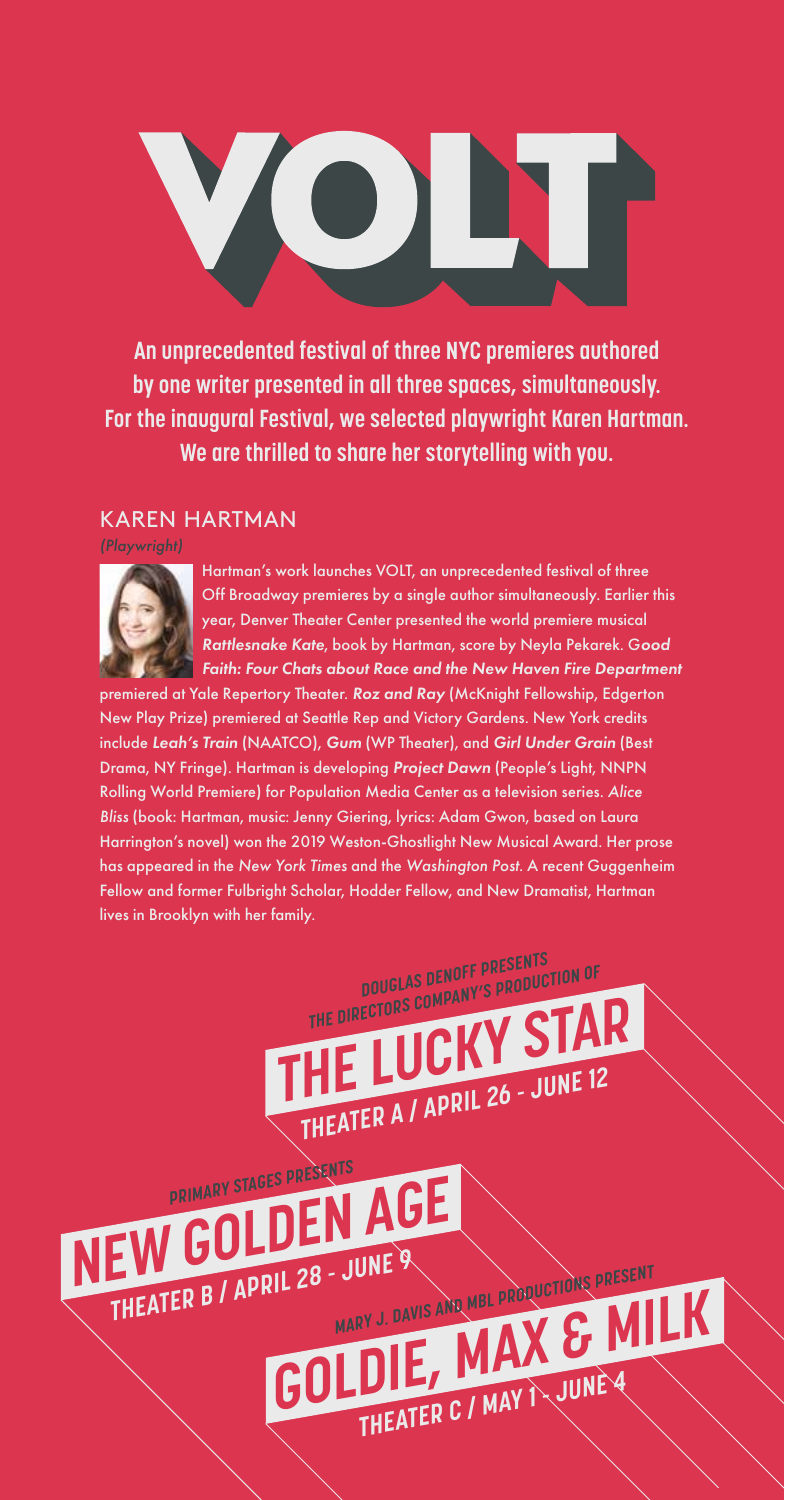# **ABOUT 2009 FUN FACTS**

**It's a recession.** 

**1**

**Pot possession is a crime.** 

**2**

**3 Same sex unions are not recognized in New York.**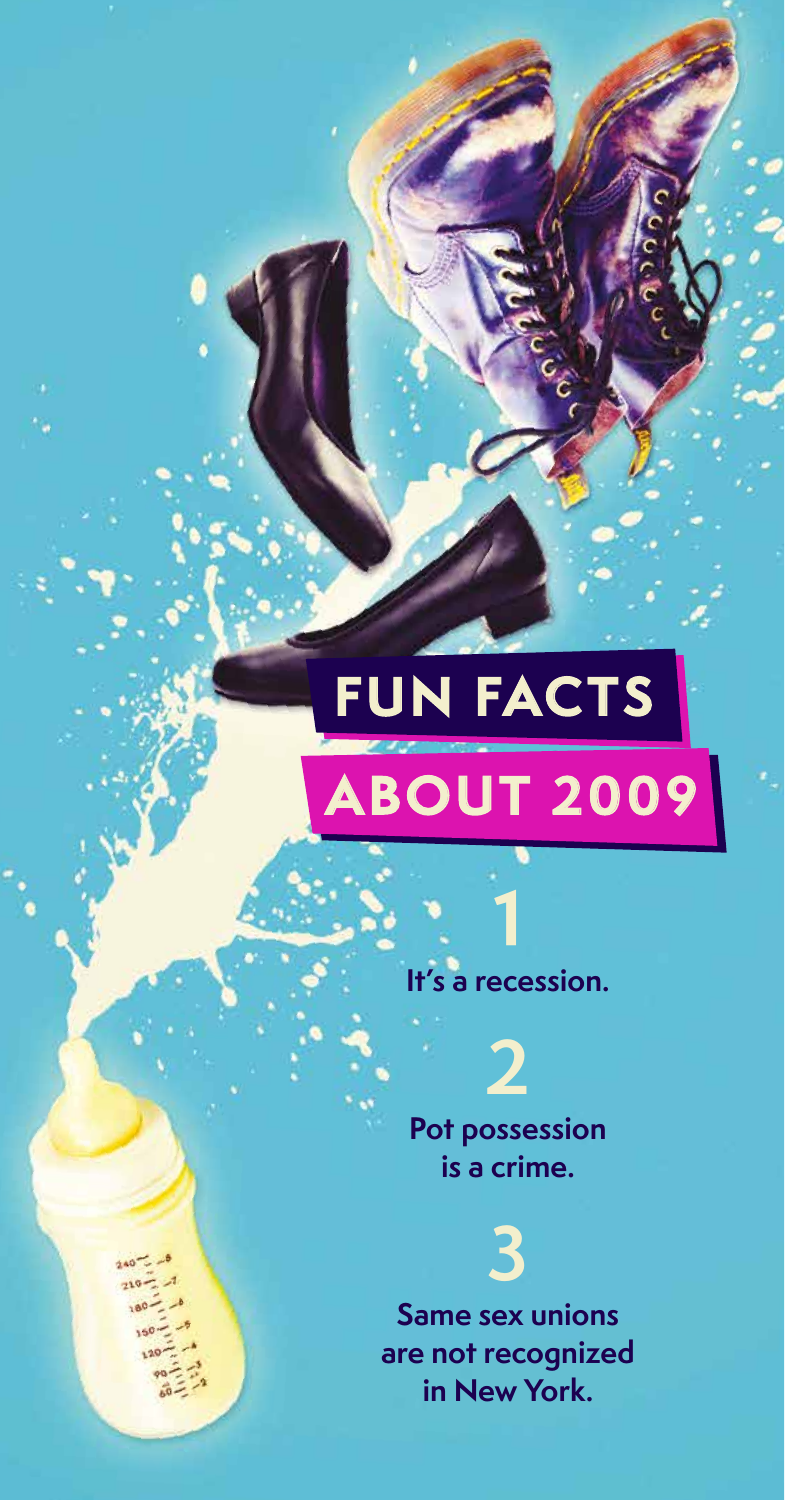# **BLAIR BAKER**

*(Lisa) (she/they)*



Blair Baker is an actor, director, and writer. Theater: **The Humans** (Broadway, Roundabout Theatre Company), *The Play that Goes Wrong (*First National Tour, Off Broadway), *Oleanna* (Broadway, Mark Taper Forum, Bristol Riverside Theater), title role in *HVMLET* (SheNYC), and *The Soap Myth* (opposite Ed Asner). TV/Film: *Bull, Billions*, *Blue Bloods*,

*Harlem*, *Jules*. www.blairbaker.info

# **LAUREN MOLINA**

*(Goldie)*



Broadway: *Sweeney Todd* revival (Johanna), *Rock of Ages* (Regina). Off Broadway: *Desperate Measures* (Bella), *Marry Me A Little* (Her), *Nobody Loves You* (Megan). Regional faves: *Candide* (Cunegunde), *Little Shop of Horrors* (Audrey), *A Little Night Music* (Countess). Co creator of the undie-rock comedy band The Skivvies, which released

a Rocky Horror Skivvies album in 2020. www.laurenmolina.com www.theskivviesnyc.com

# **TIMIKI SALINAS**

*(Mike) (he/they)*



Timiki Salinas is an actor/creator/writer and cofounder of The Bellwether Project. Credits include *Twelfth Night* (The Acting Company), *Pop Punk High* (Le Poisson Rouge); *Cymbeline*, *Much Ado About Nothing*, *A Midsummer Night's Dream* (Hudson Valley Shakes). TV: *Search Party*, *Dickinson*, *And Just Like That*. Training: BFA from Carnegie Mellon

University; Moscow Art Theater. www.timikisalinas.com

# **SHAYNA SMALL**

*(Max)*



New York: *How to Catch Creation* (Geva Theatre), *Parable of the Sower* (The Public Under the Radar Festival), *Just Right Just Now* (Lesser America). Regional: *Paradise Blue* (The Geffen Playhouse), *The Glorious World of Crowns, Kinks, and Curls (*Baltimore Center Stage), *How to Catch Creation* (Baltimore Center Stage & Philadelphia Theater

Company), *The Buddy Holly Story* (Cincinnati Playhouse in the Park), *Intimate Apparel*  (Bay Street Theater), *The Colored Museum* (The Huntington). Tour: *Parable of the Sower (Lauren Olamina).* Education: BFA, The Juilliard School. www.shaynasmall.com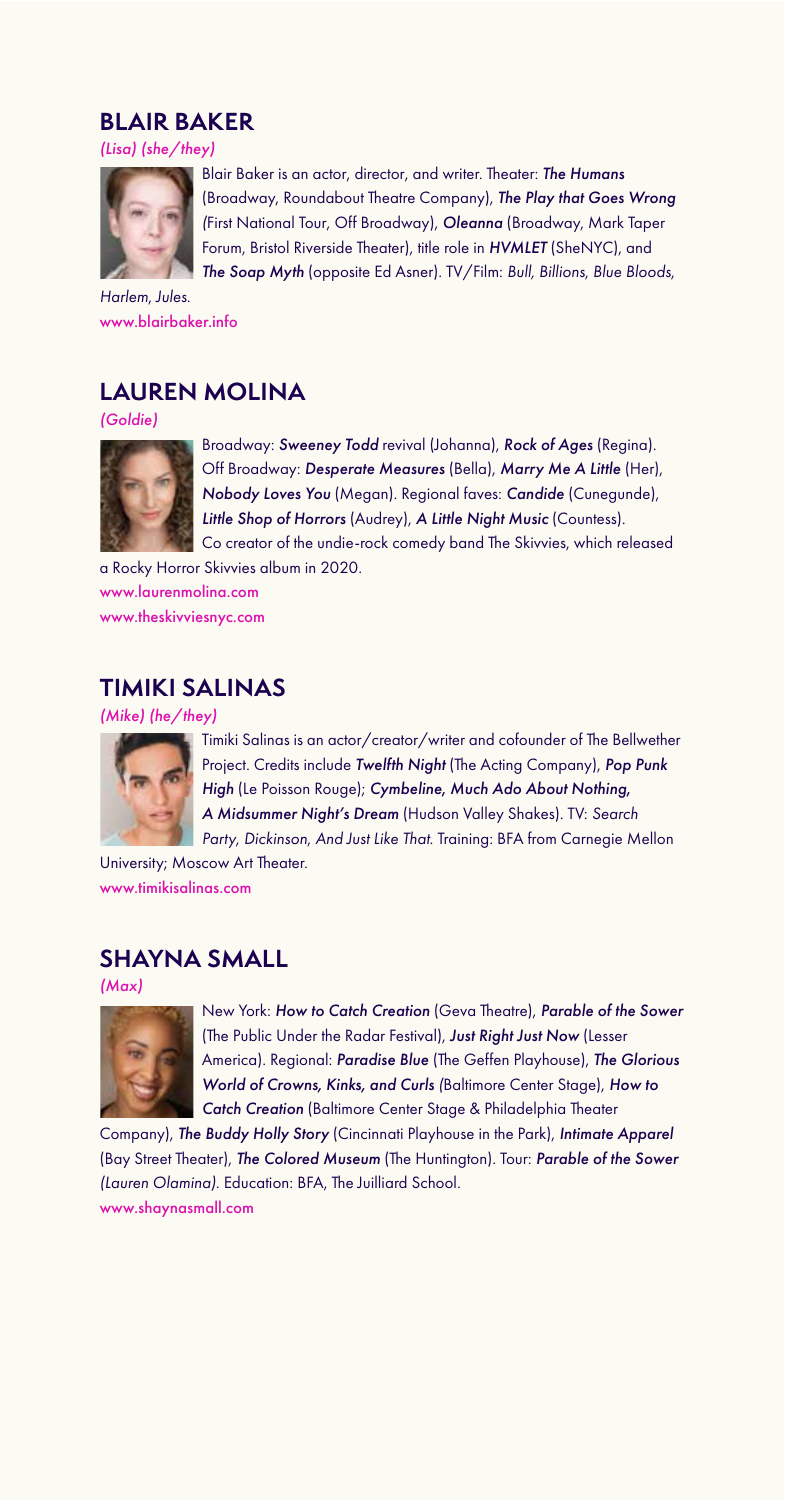# **BEATRICE ETHEL TULCHIN**

*(Shayna)*



Beatrice Ethel Tulchin is honored to be part of this production. Original Broadway Cast: *Matilda*, *A Christmas Story*. National Tour: *Billy Elliot*. Off Broadway: *Women Without Men* (Mint Theater). TV: *The Affair, Red Oaks*. Bea studies at Barnard College of Columbia University (Psychology BA) where she is a proud member of ONYX and Pizmon.

She teaches at Dance Molinari. Gratitude to Mara Entertainment, CESD and Innovative Artists. Love to family, friends, and her dog, Pearl.

# **VICTORIA HUSTON-ELEM**

*(Understudy for Max, Goldie, Shayna, Lisa) (she/her)*



Recently: Mrs. Claus in the *Radio City Christmas Spectacular* and Amee in *Clu-eth* (Resounding). Other favorites include: *Finding Neverland* (1st Nat), *The Addams Family* (1st Nat), *The Circus In Winter* (Goodspeed), *The Music Man* (Goodspeed), *Into The Woods* (Flint Rep), *Les Miserables* (Lyric), *Sunset Boulevard* (NSMT), and

*Golden Boy of the Blue Ridge* (Prospect, cast album available everywhere). Member of AEA/AGVA.

Instagram: @VHustonElem www.victoriahustonelem.com

# **NICK PIACENTE**

*(Understudy for Mike)*



Nick is an actor, director, and voiceover artist based in NYC. Off Broadway: *C.O.A.L.* (59E59). National Tour: *Curious George*. Regional: *The Taming of the Shrew*, *Romeo and Juliet* (Romeo), *A Midsummer Night's Dream* (Puck)*, Doublewide* (Worldwide Premiere). TV: *That Damn Michael Che* (HBO). VO and commercial work (selected) includes

Baskin Robbins, *Hotels.com*, Comcast, *Realtor.com*, Colgate. NYU Stella Adler Studio alum where he has been teaching, coaching, and directing for the past 8 years. www.tinyurl.com/nickpiacente Instagram: @nick\_piacente

# **JACKSON GAY**

#### *(Director)*

Jackson Gay's directing work includes Lucy Thurber's *Transfers* for Audible, MCC, and New York Stage & Film; *Lover Beloved* with Suzanne Vega and Duncan Sheik (Alley Theater); *God's Ear*, *The Seagull* (Juilliard); *Kleptocracy* by Kenneth Lin (Arena Stage), *These Paper Bullets!* by Rolin Jones with music by Billie Joe Armstrong (New Neighborhood, Atlantic, Geffen, Yale Rep – Critics Pick Time Out NY, Best Production and Adaptation LA Sage Awards, Time Out Los Angeles, Connecticut Critics Circle Award Best Production and Best Director). Jackson is a 2021 Guild Hall Artist-in-Residence and co-Producing Artistic Director of New Neighborhood. www.newneighborhood.net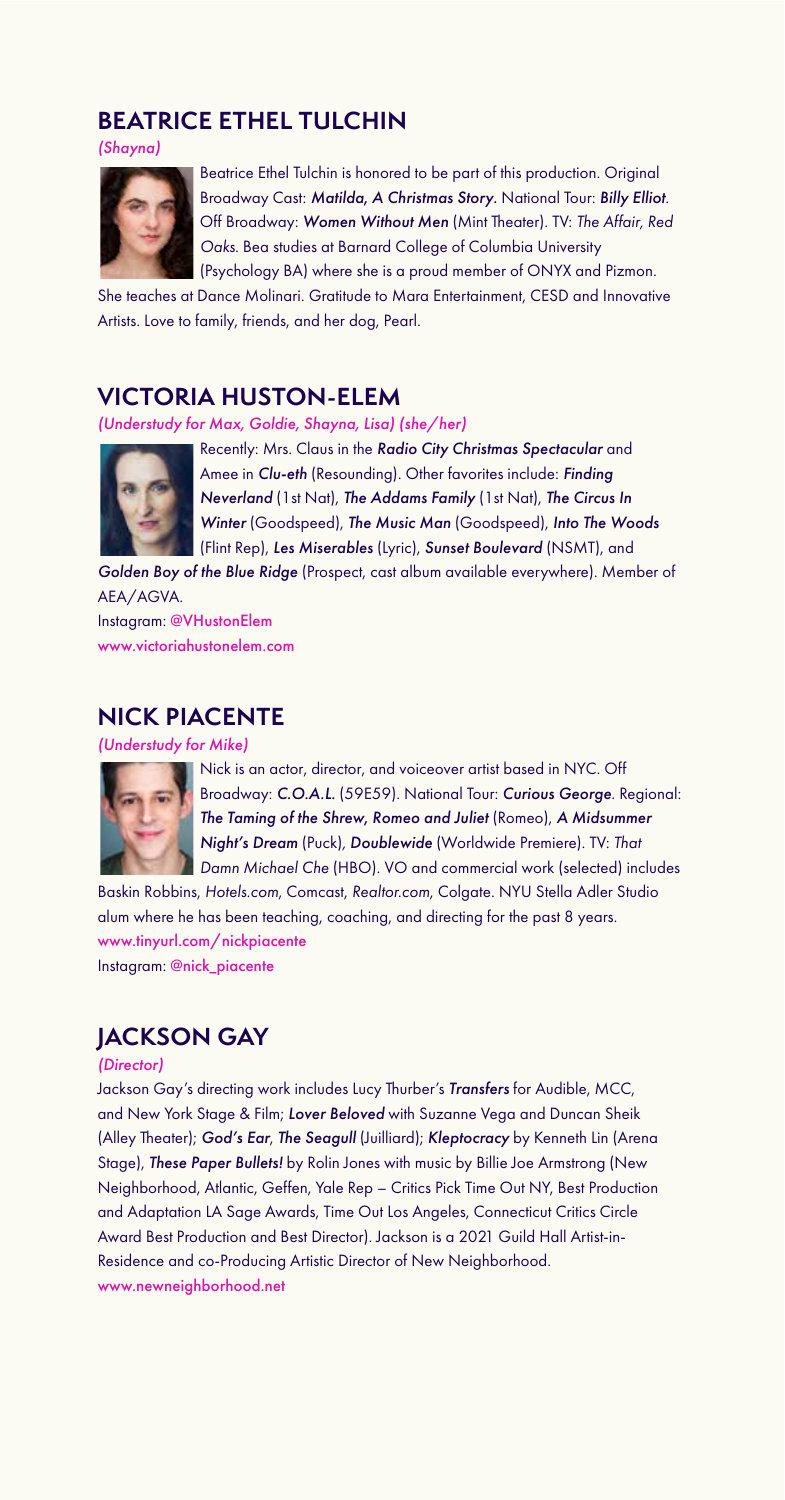# **JUNGHYUN GEORGIA LEE**

*(Scenic Designer & Costume Designer)*

Junghyun Georgia Lee is a Korean-born NYC-based designer. She has designed for NYTW, Ma-Yi, Public, Soho Rep, The Play Co., Alley Theatre, Hartford Stage, Long Wharf Theatre, Guthrie Theater, Huntington Theatre Company, Indiana Repertory Theatre, Syracuse Stage, Alliance, and Children's Theatre Company. She is a member of New Neighborhood. MFA, Yale School of Drama. www.junghyungeorgialeedesign.com

# **KATE McGEE**

#### *(Lighting Designer)*

Kate McGee is a trans designer. With MBL: *Fern Hill, Unraveled.* Off Broadway: *My Lingerie Play* (Rattlestick Theater), *while you were partying* (Soho Rep), *Pay No Attention to the Girl* (Target Margin Theater), Taylor Mac's *The Hang* (HERE), *Early Plays* (New York City Players/Wooster Group). International: *protec/attac* (Deutsches Schauspielhaus, Scenography), *Emily's D+ Evolution* for Esperanza Spalding. Regional: *Life of Galileo* (Playmaker's Rep), *An Iliad* (Long Wharf), *A Tale of Two Cities* (Trinity Rep). www.kateisalightingdesigner.com

# **SUN HEE KIL**

#### *(Sound Designer)*

Sun Hee Kil is an NYC-based sound designer from South Korea. *Flipside: The Patti Page Story* (59E59); *The Visitor*, *Suffs* (Public); *Cafein* (Roppongi Blue Theatre, Tokyo), *Takeoff 2015* (Taipei National Theatre), *The Color Purple* (Audio Experience). Associate for 2018 PyeongChang Winter Olympics Opening & Closing Ceremonies. Broadway: *Choir Boy, Bernhardt/Hamlet, The Rose Tattoo*. International Tour: *Dreamgirls.* Associate Professor of Sound Design at SUNY New Paltz. www.sunheekil.com

# **NICK CAMPANO**

#### *(Props Designer)*

Nick Campano is a NYC-based sets & props designer. He is very excited to be working on this production at 59E59. Most current credits include props assistant on *Man Cave*  at the Connelly Theater (Page 73), co-set/props designer for *Spring Fling: Happily Ever After* at the IRT Theater (F\*It Club), and props assistant on *The Mountains Look Different* at Theatre Row (Mint Theatre Company).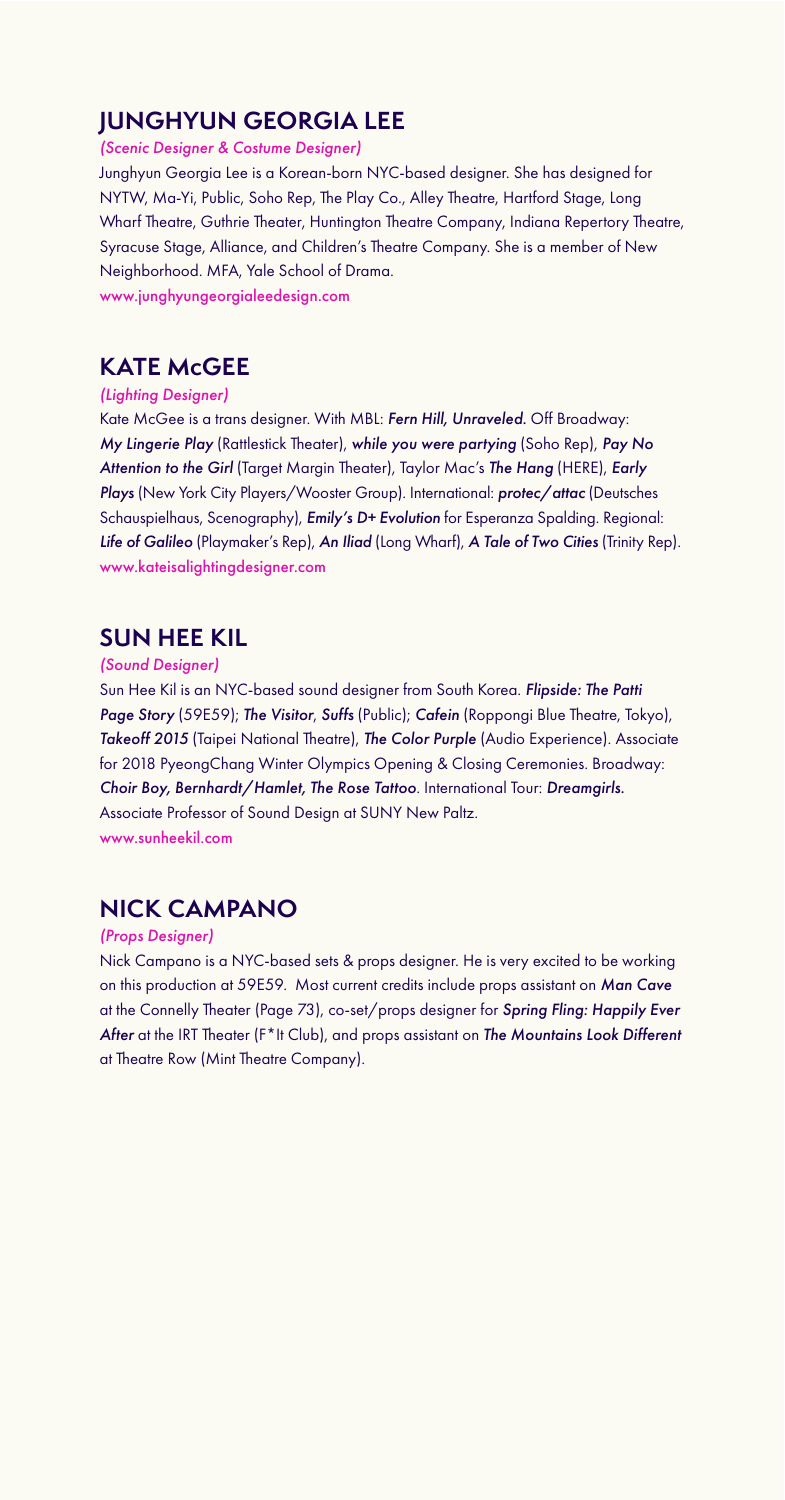# **STEPHANIE KLAPPER**

#### *(Casting Director)*

Stephanie Klapper is thrilled to be the Casting Director for all three of Hartman's plays in the VOLT Festival. SKC's award-winning work is frequently seen on Broadway, Off Broadway, regionally, on film, television, and streaming media. Stephanie, along with her exceptional team, is dedicated to continuing to expand and champion diversity, equity, and inclusion in the business. Connecting creative, caring people to each other to make extraordinary things happen is amongst her greatest joys. Ms. Klapper is passionate about arts education and working with creative teams to develop new work and expand the scope of established work. Ms. Klapper is a member of the National Board of the Casting Society of America, Casting Society Cares, and New York Women in Film.

## **ILANA BREITMAN**

#### *(Assistant Costume Designer)*

Ilana Breitman has recently designed *Pippin* (Dalton School), *Tenebris/Lux* (New York Choreographic Institute), *Cut Piece for Pants Suit* (JoAnne Akalaitis). Other credits include assisting Junghyun Georgia Lee on *The Courtroom* (Waterwell) and *Eureka Day* (Syracuse Stage). She earned her MFA from NYU/Tisch. www.ilanabreitman.com

# **MARY J. DAVIS**

#### *(Producer)*

Mary J. Davis is a TONY Award-winning producer for *The Inheritance* on Broadway. Additional Broadway credits include the current revival of *Funny Girl, Mrs. Doubtfire, Six, Slave Play, Hadestown, Come From Away, Mean Girls,* and many more. Recently, Mary's Off Broadway production company MBL Productions produced *Fern Hill* by Michael Tucker at 59E59, starring John Glover, Jill Eikenberry, and Mark Lin Baker. Additional Off Broadway work includes *Smart Blonde* starring Andrea Burns, *Disaster!*, and many shows at Theatre Row and 59E59. While she no longer practices law professionally, she has continued her work with the ACLU and has one daughter, Laura, a graduate of Rollins College.

www.MBLProductions.net

# **DAILEY-MONDA MANAGEMENT**

#### *(General Manager)*

Management and producing credits include the Broadway productions of *Allegiance*, *Voices for the Voiceles*s (The St. James and The Al Hirschfeld Theatres on Broadway), and *Concert for America* (tour). Off Broadway credits include *Fern Hill, Smart Blonde, Goldstein, Disaster!, That Physics Show, Don't You F\*cking Say a Word, Inner Voices, Unbroken Circle, Pressing Matters, A Persistent Memory, C.O.A.L. (Confessions of a Liar)*. Current/ Upcoming/Ongoing: National Alliance for Musical Theatre Festival of New Musicals, *Los Otros, The Captives*. Additional work includes projects for the Broadway League, Broadway Cares/Equity Fights AIDS, the Actors' Fund, and Playbill. www.DMMNYC.com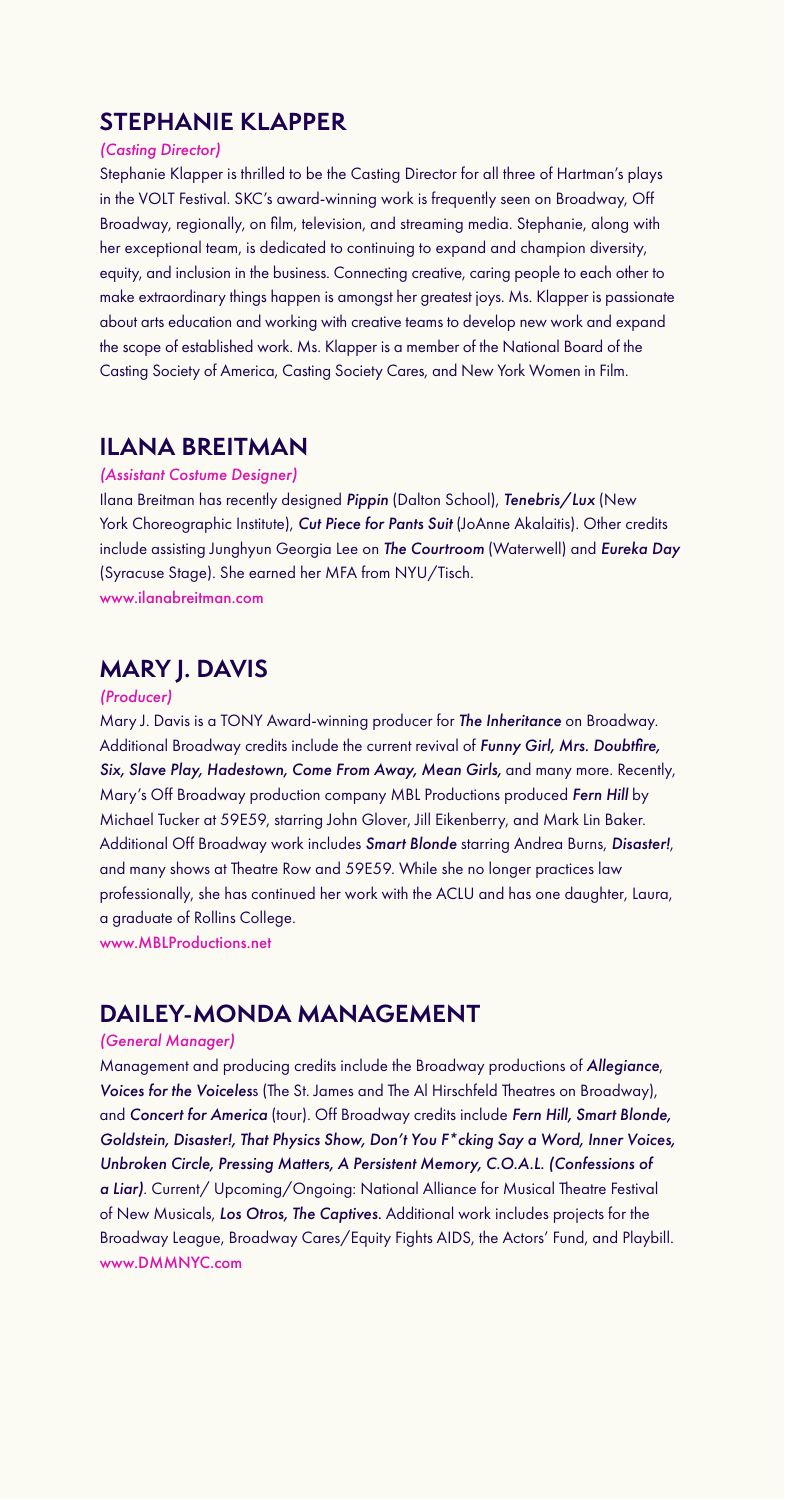# **MAE FRANKEBERGER**

#### *(Production Manager)*

Mae Frankeberger is excited to be back working with Dailey Monda Management after such a long two years! She has had the great privilege to work with amazing Off Broadway teams like All For One Theater (next works *The Gift Project* and *Mister Miss America*. More info at afo.nyc) and DMM themselves! When not working on productions, you can catch Mae working on climate issues with Climate Clock. More info at climateclock.world

# **CAROLINE RAGLAND**

#### *(Production Stage Manager)*

Caroline Ragland is a graduate of CCPA at Roosevelt University and holds a BFA in Musical Theater. Select credits: Actors Temple Theatre - *Housewives of Secaucus, Metamorphosis*; Theatre Center - *Rearview Mirror*; ArtsPower - *Fourscore and Seven Years Ago, My Heart in a Suitcase, Judy Moody and Stink;* Tisch - *Pippin, Head Over Heels, Ubu Rock;* Mill Mountain - *The Little Mermaid Jr., A Peter Rabbit Tale, Next to Normal*; Chicago Shakespeare - *The Notebook (Developmental Workshop), Short Shakespeare! Macbeth*.

www.carolineragland.com

# **JULIE GOTTFRIED**

#### *(Assistant Stage Manager)*

Julie Gottfried is a graduate of the University of Central Florida and holds a BA in Theater Studies. Select Credits: Off Broadway – *Drunk Shakespeare,* New York Film Academy – *Peter and The Star Catcher,* Actors Temple Theatre – *Housewives of Secaucus*, Tisch – *Macbeth, Two Gentlemen of Verona*, Regional – *Million Dollar Quartet, Vanya Sonia Masha & Spike, God of Carnage.*

www.juliegottfried.com

# **ALEXANDER CODDINGTON**

#### *(Assistant Director)*

Alexander Coddington is a director, dramaturg, and artistic administrator originally from the rainy Pacific Northwest. Previous work with Jackson Gay includes productions at Hartford Stage and the Greenhouse Theater Center in Chicago. Other regional credits include work at Chicago Shakespeare Theater, Hartford Stage, Utah Shakespeare Festival, American Players Theatre, and SummerScape at Bard, among others. He is a past Directing Apprentice at Hartford Stage and Casting Intern at Chicago Shakespeare Theater.

## **SPECIAL THANKS**

Val Day, Lola Musslewhite, Freda Rosenfeld, Todd London, Rachel & Willow Forbes, and Ellie Handel.